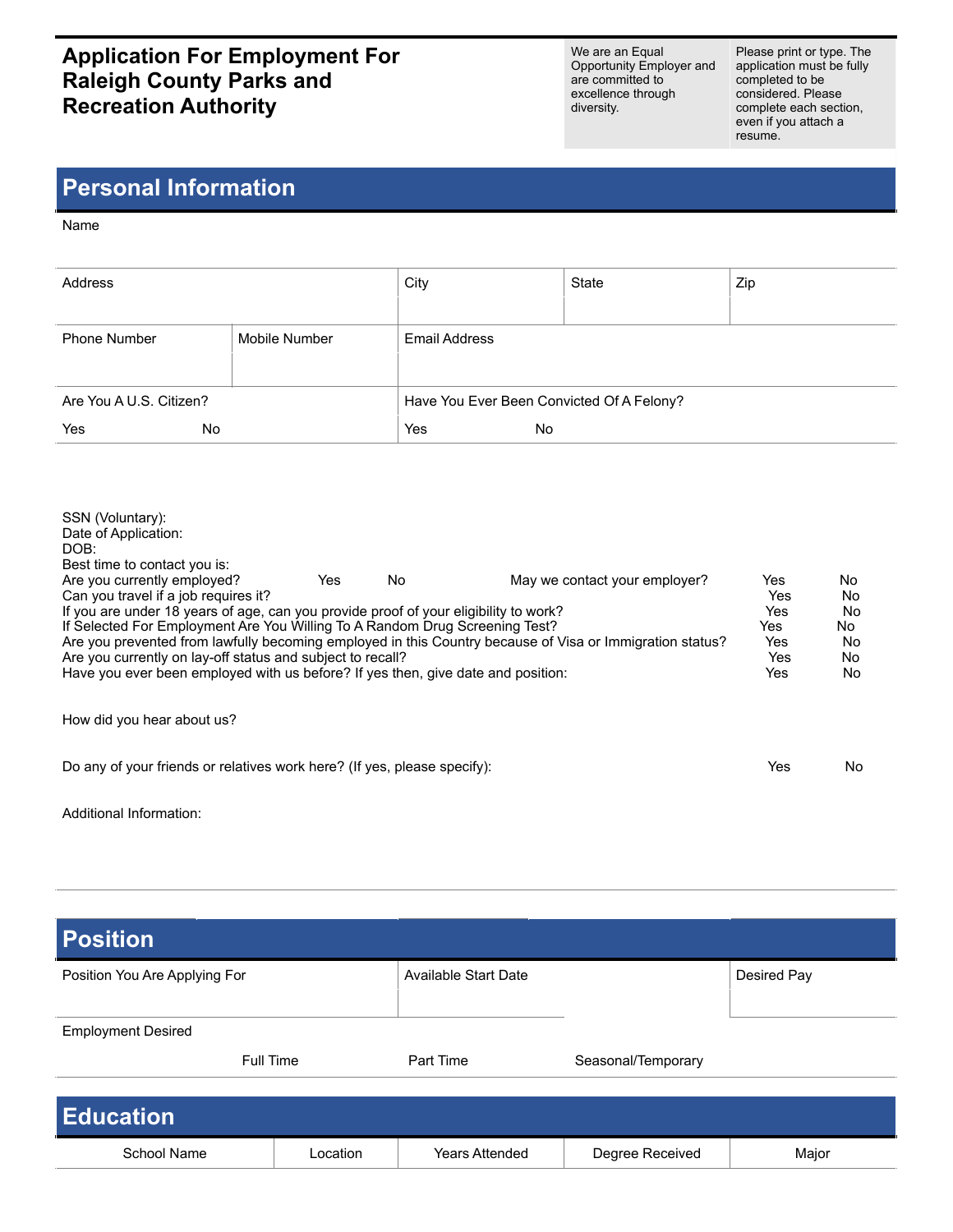| References (Do not include family members or past supervisors) |                          |                        |                        |  |
|----------------------------------------------------------------|--------------------------|------------------------|------------------------|--|
| Name                                                           | Title                    | Company                | Phone                  |  |
|                                                                |                          |                        |                        |  |
|                                                                |                          |                        |                        |  |
|                                                                |                          |                        |                        |  |
|                                                                |                          |                        |                        |  |
| <b>Employment History</b>                                      |                          |                        |                        |  |
| Employer (1)                                                   | Job Title                |                        | Dates Employed         |  |
| Work Phone                                                     | <b>Starting Pay Rate</b> |                        | <b>Ending Pay Rate</b> |  |
| Address                                                        | City                     | <b>State</b>           | Zip                    |  |
| Employer (2)                                                   | Job Title                |                        | Dates Employed         |  |
| Work Phone                                                     | <b>Starting Pay Rate</b> |                        | <b>Ending Pay Rate</b> |  |
| Address                                                        | City                     | State                  | Zip                    |  |
| Employer (3)                                                   | Job Title                |                        | Dates Employed         |  |
| Work Phone                                                     | <b>Starting Pay Rate</b> | <b>Ending Pay Rate</b> |                        |  |
| Address                                                        | City                     | <b>State</b>           | Zip                    |  |

**Applicant's Statement**